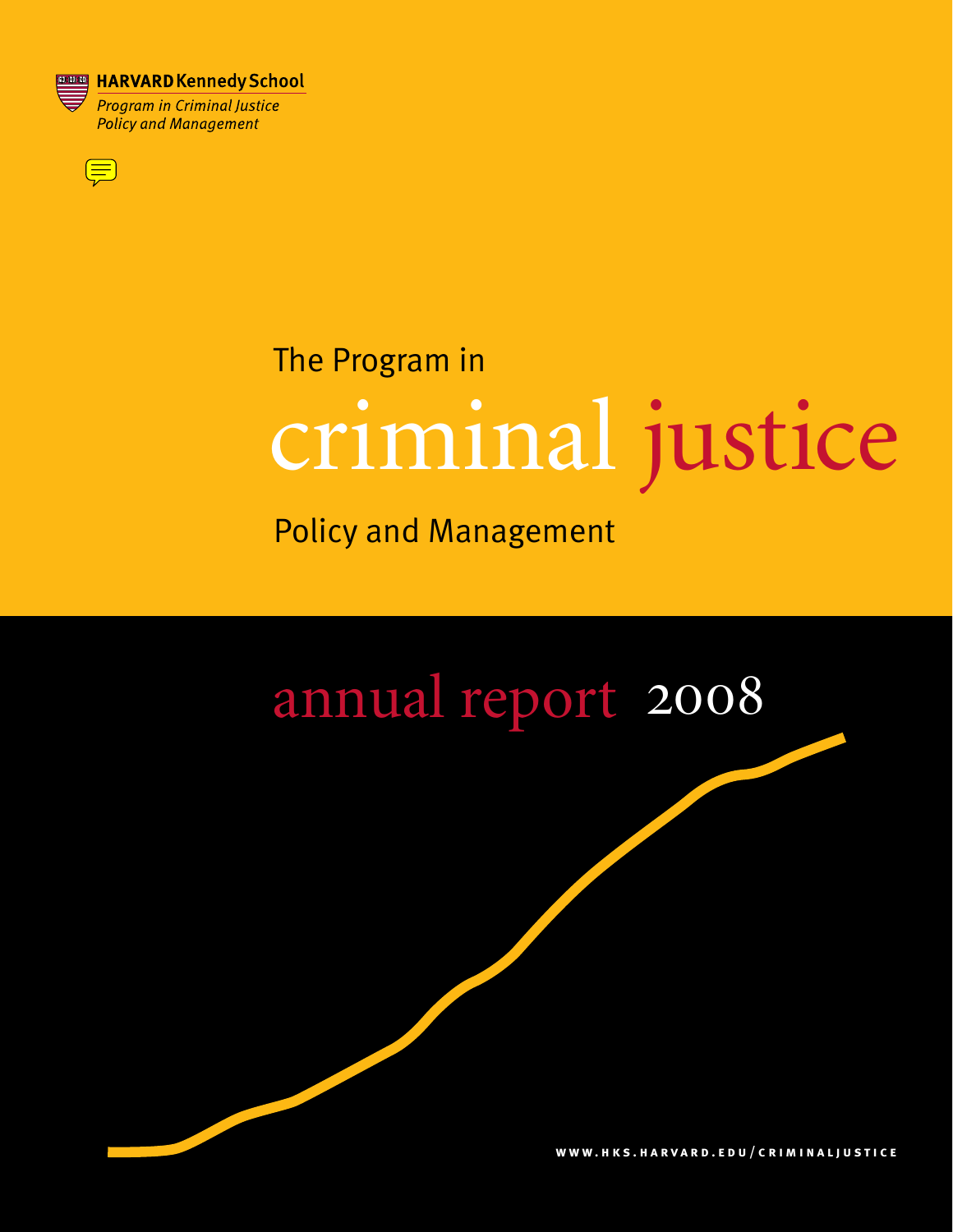The Program in Criminal Justice Policy and Management

# who we are

#### Christopher Stone

Christopher Stone is Daniel and Florence Guggenheim Professor of the Practice of Criminal Justice. His current research focuses on comparative approaches to police accountability and the internal alignment of national criminal justice systems. From 1994 to 2004, he served as director of the Vera Institute of Justice, where his own work focused on institutional reform of police, prosecution, and public defense services both in the United States and internationally. Stone also serves as chair of Altus,



*Back row (L-R): Jesse Heatley, Christine Cole, Todd Foglesong, David Hureau, Anthony Braga, Brian Welch; Front row (L-R): Marea Beeman, Guy Keeley, Christopher Stone, Baillie Aaron, Luiz Eduardo Soares; Not pictured: Frank Hartmann, Woojin Jung, Mark Moore, Malcolm Sparrow, Jing Zhang*

an alliance of nongovernmental organizations and academic centers in Russia, India, Nigeria, Chile, Brazil, and the United States that are jointly pursuing justice sector reform. Stone received his AB from Harvard, an MPhil. in criminology from the University of Cambridge, and his JD from the Yale Law School. In 2006, he was awarded an honorary OBE for his contributions to criminal justice reform in the United Kingdom. He became faculty director of the university-wide Hauser Center for Nonprofit Organizations in January 2008.

## Faculty and Staff

#### Christine Cole

izes in advancing criminal justice policy. At CJI she developed programs, policies, performance measures and guiding principles for communitybased corrections programs.

Christine Cole is the Executive Director of the Program in Criminal Justice Policy and Management. She joined the Program in April 2007. Across 20 years she has accumulated professional experiences in policing, institutional and community-based corrections, victim advocacy, community organizing and working as part of a prosecution team. She has mid-level and executive level management and supervision experience and worked as a change agent across sectors. She has extensive experience as a collaborator and facilitator with practitioners, community members and academicians. Baillie Aaron is a Research Assistant for the Program in Criminal Justice Policy and Management. Baillie joined the Program in 2007 after graduating *magna cum laude* from Harvard College with a B.A. in Psychology and Economics. Her senior thesis investigated the effect of race-crime typicality on judicial sentencing decisions, expectations of recidivism, and attributions of guilt. Outside of work, Baillie serves on the editorial board of the *New School Psychology Bulletin* and teaches a class on entrepreneurship at the Suffolk County House of Correction.

Christine most recently worked at the Springfield (MA) Police Department as the Director of Business and Technology. In that capacity she instituted technological and business solutions department wide. Christine served as the Chief of Staff at the Executive Office of Public Safety, which serves as the policy shop for law enforcement, corrections and homeland security in Massachusetts. It has policy, budget and managerial oversight of 17 state agencies and 24 boards and commissions. She was the Director of Planning and Development at the Crime and Justice Institute, a 125 year old nonprofit agency in Boston that special-Marea Beeman is a Senior Research Associate and Project Coordinator for the Executive Session on Human Rights Commissions and Criminal Justice, which runs through summer 2008. She will serve as Project Coordinator for the Executive Session for State Court Leaders in the 21st Century, which begins in 2008. Before joining the Kennedy School in November 2005, she was Vice President of The Spangenberg Group, a research and consulting firm specializing in improving indigent defense programs in the United States and abroad. Following studies overseen and reports written by Beeman, major legislative and programmatic reforms to indigent defense systems were made in jurisdictions including Colorado, Georgia, North Dakota, Texas and Virginia.

### Baillie Aaron

#### Marea Beeman

Christine was a chief architect of the community policing strategy and implementation in the Lowell (MA) Police Department. She worked there as policy advisor and community liaison. Prior to that she worked for the Middlesex District Attorney in Massachusetts as a victim witness advocate, providing crisis intervention services and supportive counseling for victims of crime. Christine has a Master in Public Administration from Harvard's John F. Kennedy School of Government, a Master in Community and Social Psychology from the University of Massachusetts, and a Bachelor of Arts from Boston College in Special Education and Human Development. Anthony A. Braga Anthony A. Braga is Senior Research Associate and Lecturer in Public Policy at Harvard University's John F. Kennedy School of Government. His research focuses on working with criminal justice agencies to develop crime prevention strategies to deal with urban problems such as firearms violence, street-level drug markets, and violent crime hot spots. He has served as a consultant on these issues to the Rand Corporation; National Academy of Sciences; US Department of Justice; US Department of the Treasury; Bureau of Alcohol, Tobacco, and Firearms; Boston Police Department; New York Police Department; and other state and local law enforcement agencies.

She received her B.A. in English from Colorado College and her J.D. from New England School of Law.

Dr. Braga was a key member of the Boston Gun Project / Operation Ceasefire working group that was responsible for reducing youth homicide in Boston by almost two-thirds during the late 1990s. The Operation Ceasefire program has received numerous prestigious awards including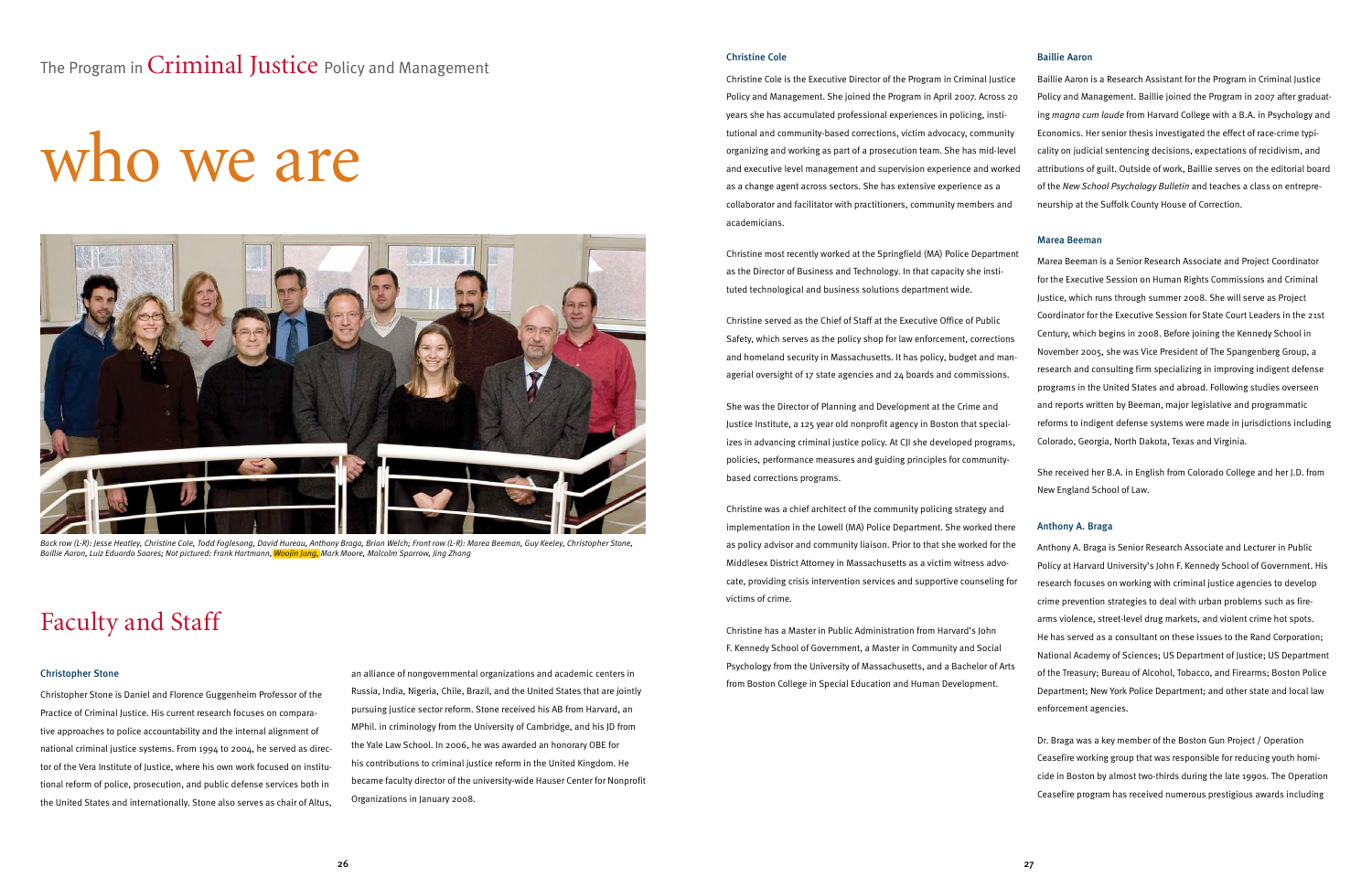the International Association of Chiefs of Police Webber-Seavey Award for quality in law enforcement, the Police Executive Research Forum Herman Goldstein Award recognizing excellence in problem-oriented policing, and the Ford Foundation Innovations in American Government Award.

Dr. Braga has also been involved in a number of other strategic crime prevention programs such as the US Bureau of Alcohol, Tobacco, and Firearms Youth Crime Gun Interdiction Initiative and the US Department of Justice-sponsored Strategic Alternatives to Community Safety Initiative and Project Safe Neighborhoods. He is also an affiliated faculty member of the Harvard Injury Control Research Center at the Harvard School of Public Health and was a Visiting Fellow at the National Institute of Justice of the US Department of Justice. He received his M.P.A. from Harvard University and his Ph.D. in Criminal Justice from Rutgers University.

#### Todd Foglesong

Todd Foglesong is a Senior Research Fellow at the John F. Kennedy School of Government and Coordinator of the Justice Systems Workshop at the Program in Criminal Justice Policy and Management. Todd's research focuses on the use of arrest and pretrial detention around the world and the alignment of government efforts to administer criminal justice.

Prior to joining the program, Todd worked at the Vera Institute of Justice. Todd joined Vera in May 2000 to establish and direct the Center for Justice Assistance in Moscow, Russia, a joint venture of Vera and the Russian INDEM Fund that works with government and non-governmental agencies to improve the system of justice. He helped design and implement the Nizhegorod Project on Justice Assistance, a demonstration managed by the Center that reduced the length of time people were held in jail before trial. Todd also supervised Vera's work with the prosecution service in Chile to evaluate the effectiveness of its new system of justice.

Before joining Vera, Todd was an assistant professor of political science at the University of Kansas and University of Utah. With Peter Solomon, he wrote Courts and Transition in Russia: The Challenge of Judicial Reform (Westview, 2000) and Crime, Criminal Justice, and Criminology in Post-Soviet Ukraine (National Institute of Justice, 2001). Todd received a B.A. in Russian and Economics from Bowdoin College and an M.A. and Ph.D. from the University of Toronto. He is a member of the board of RiskMonitor, a non-governmental research center in Sofia, Bulgaria, that supports better public policies on organized crime and institutional corruption.

#### Francis X. Hartmann

Frank Hartmann, Adjunct Lecturer in Public Policy, is Senior Research Fellow of the Program in Criminal Justice Policy and Management. His criminal justice research focuses on how criminal justice agencies and communities work together to produce safety. His most recent publication on this topic is "Safety First: Partnership, the Powerful Neutral Convener, and Problem-Solving," which appears in Securing Our Children's Future (Brookings, 2003). His current teaching, in the management curriculum, is on effective implementation. He has chaired most of the Kennedy School's Executive Sessions, including those on Policing, Patient Safety and Errors in Medicine, and Preparedness for Terrorism. He has chaired many of the major working meetings of the US Department of Justice for the past ten years. Hartmann was a Senior Advisor to the Police Commissioner of New York in the mid-1990s. He was Director of the Hartford Institute of Criminal and Social Justice, Director of Research and Evaluation for New York City's Addiction Services Agency, and a Program Officer at the Ford Foundation. Among other places, he and his wife live in Buonconvento, Italy.

#### Jesse Heatley

Jesse Heatley is a Research Assistant at the Program in Criminal Justice Policy and Management and a first-year Master's in Public Policy student at the Harvard Kennedy School. He is interested in international human rights, criminal justice and social entrepreneurship. Over the past two years, he has studied China and Taiwan's legal reforms in Harvard's Regional Studies East Asia graduate program. Before coming to Harvard, Jesse worked as an environmental organizer for a Long Island nonprofit, studied law at National Taiwan University's School of Law, taught in a rural Korean high school and researched Chinese child labor migration in Nanjing and Beijing, China. Outside of academic and advocacy interests, he is interested in parenting (his son Jude is four) and local history.

#### David Hureau

David Hureau is a Research Associate with the Program in Criminal Justice Policy and Management. His research focuses on gangs and gang violence, police-community relations, neighborhoods, social networks and youth culture. David has been centrally involved in numerous violence prevention projects in the City of Boston working with a diverse array of partners including law enforcement agencies, faith-based groups, and community-based nonprofits. David received his B.A. in History and African American Studies from Wesleyan University in 2001

Policy at the Harvard Kennedy School. Her work focuses on analyzing criminal justice data and interpreting and reporting results to researchers, practitioners and policymakers. She also built the Program's extensive contacts database as a part of its outreach effort. Concurrently, she is a consultant for the Division of Policy and Practice at UNICEF New York.

Before joining the Program, she assisted international organizations in Korea, Nigeria and India in the areas of community development, evaluation of development assistance, and cash transfer programs for low income families. She received her B.A. at Ewha Women's University in Seoul and a Master of Social Work degree at Washington University in St. Louis. Her research interest is the impact of the justice system on the economic advancement of developing countries.

### Guy Keeley

Guy Keeley is the Financial and Administrative Officer for the Hauser Center. Guy hails from Liverpool, England and moved to the USA in 1989. He joined the John F. Kennedy School of Government in 1997 and joined the Hauser Center in 1998. His interests include soccer, motorcycle speedway, photography and messing about with computers.

and received his Master in Public Policy with a concentration in Criminal Justice Policy from the Harvard Kennedy School in 2006. Prior to joining the Program in Criminal Justice, David served as the Program Director for the New Outlook Teen Center in Exeter, NH from 2001–2004. Woojin Jung Woojin Jung joined the Program in Criminal Justice Policy and Management as a Research Fellow in June 2007 after finishing a Master of Public are Cabeça de Porco, written with M.V. Bill and Celso Athayde (Objetiva: 2005); Elite da Tropa, written with A. Batista and R. Pimentel (Objetiva, 2006); Legalidade Libertária (Lumen-Juris, 2006); and Segurança Tem Saída (Sextante, 2006). Professor Soares has been Undersecretary of Public Security of the State of Rio de Janeiro (1999–2000); Coordinator of Public Security, Justice, and Citizenship of the State of Rio de Janeiro (1999–2000); and National Secretary of Public Security (2003). He is currently municipal secretary of Crime Prevention at Nova Iguaçu, State of Rio de Janeiro.

#### Luiz Eduardo Bento de Mello Soares

Luiz Eduardo Bento de Mello Soares was a Visiting Scholar at the Program in Criminal Justice Policy and Management from December 2007 to March 2008. He holds a master's degree in social anthropology, a Ph.D. in political science, and has done post-doctoral work in political philosophy. He is a professor in the Department of Social Sciences of the State University of Rio de Janeiro (UERJ), and at the School of Marketing and Administration, in the Department of International Relations, and has been Professor at IUPERJ (Graduate Institute for the Social Research of Rio de Janeiro) and UNICAMP. He has been a Visiting Scholar at Columbia University, the University of Virginia, the University of Pittsburgh, and the Vera Institute of Justice in New York. He has written thirteen books and co-authored another thirty. His most recent books

### Brian Welch

Brian Welch is the Program Administrator of the Program in Criminal Justice Policy and Management. He has been with the Program since 2000. Before coming to Harvard, Brian was working on a Ph.D. in Theology at the University of Chicago Divinity School. Brian has a Master of Arts in Divinity degree from the University of Chicago and a Bachelor of Arts in Religious Studies from the University of Virginia.

### Jing Zhang

Jing Zhang joined the Program in Criminal Justice Policy and Management as Research Assistant in September 2007. She conducts research for the Justice System Workshop and helps to produce weekly news updates on China's criminal justice reform for the Program. She is also a second year graduate in the Master of Public Administration in International Development program at the Harvard Kennedy School (2006–2008).

Born and raised in Beijing, Jing holds a B.L. in International Politics and a B.A. in Economics from Peking University and an M.A. in journalism from Tsinghua University. Before coming to Harvard, Jing worked as a researcher for the Washington Post Beijing office for four years. She has crisscrossed China, conducting interviews and research in Chinese culture, politics and economy. Jing spends her free time practicing Chinese brush painting, and writing feature stories for several Chinese news magazines.